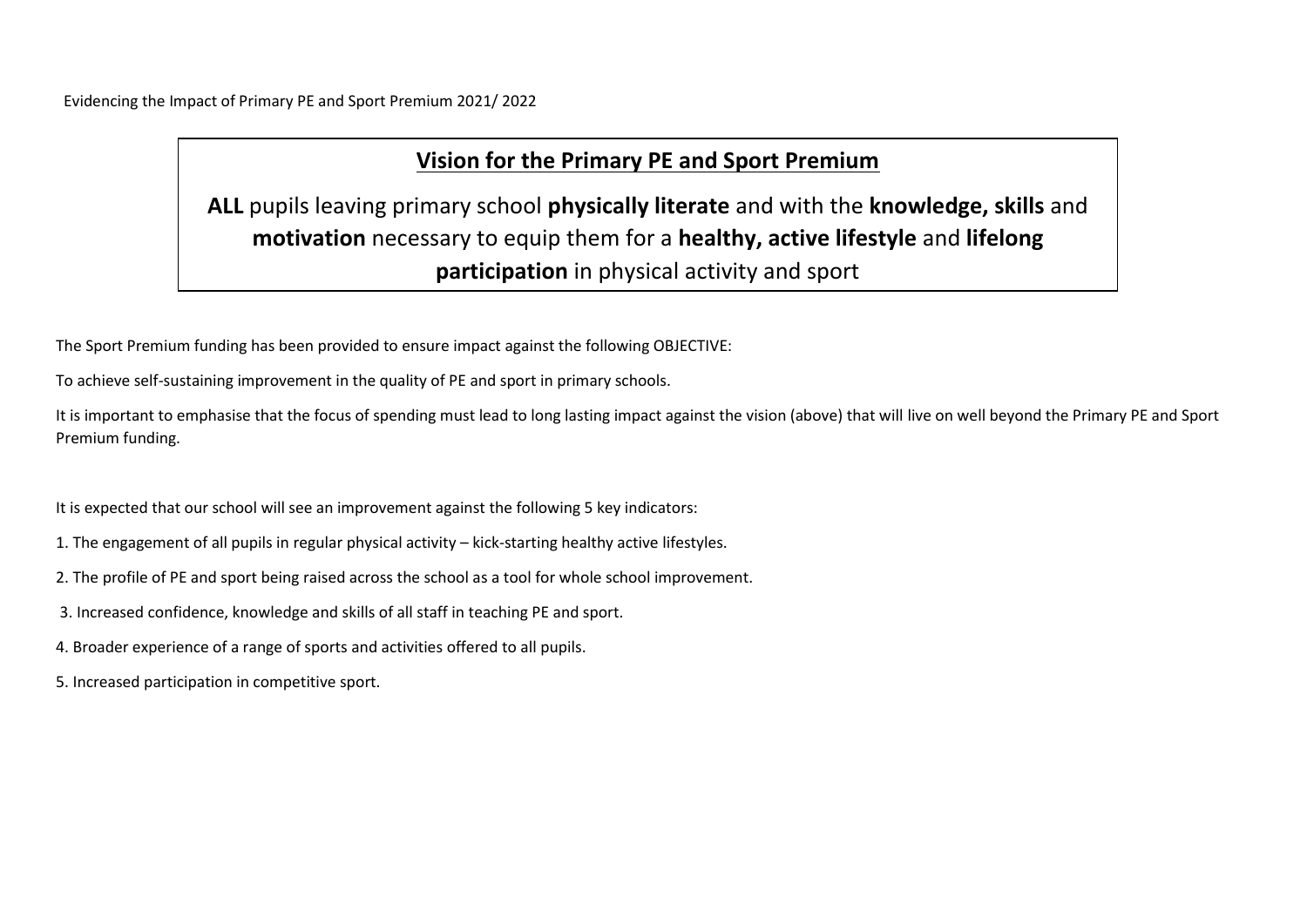# EVALUATION OF IMPACT/ LEARNING TO DATE

Name of school: Cestria Primary School

Academic Year: 2021/ 2022

| In previous years, have you completed a self-review of PE, physical activity and school sport?                     | Yes. |
|--------------------------------------------------------------------------------------------------------------------|------|
| Have you completed a PE, physical activity and sport action plan/ plan for the Primary PE and Sport Premium spend? | Yes  |
| Is PE, physical activity and sport, reflective of your school development plan?                                    | Yes  |
| Are your PE and sport premium spend and priorities included on your school website?                                | Yes  |

### IMPACT OF THE SPORTS PRMIUM IN PREVIOUS YEARS

|                           | Impact of the Sports Premium in previous years. |              |             |           |
|---------------------------|-------------------------------------------------|--------------|-------------|-----------|
|                           | 2018/2019                                       | 2019/2020    | 2020/2021   | 2021/2022 |
| Percentage of pupils who  | $KS1 - 60%$                                     | $KS1 - N/A$  | $KS1 - N/A$ | KS1-TBC   |
| engaged with after school | $KS2 - 82%$                                     | $KS2 - N/A$  | $KS2 - N/A$ | KS2-TBC   |
| sports this year.         |                                                 | DUE TO COVID | DUE TO COVD |           |
| Percentage of pupils who  | KS1-72%                                         | $KS1 - N/A$  | $KS1 - N/A$ | KS1-TBC   |
| engaged with sporting     | $KS2 - 75%$                                     | $KS2 - N/A$  | $KS2 - N/A$ | KS2-TBC   |
| activity/ club outside of |                                                 | DUE TO COVID | DUE TO COVD |           |
| school.                   |                                                 |              |             |           |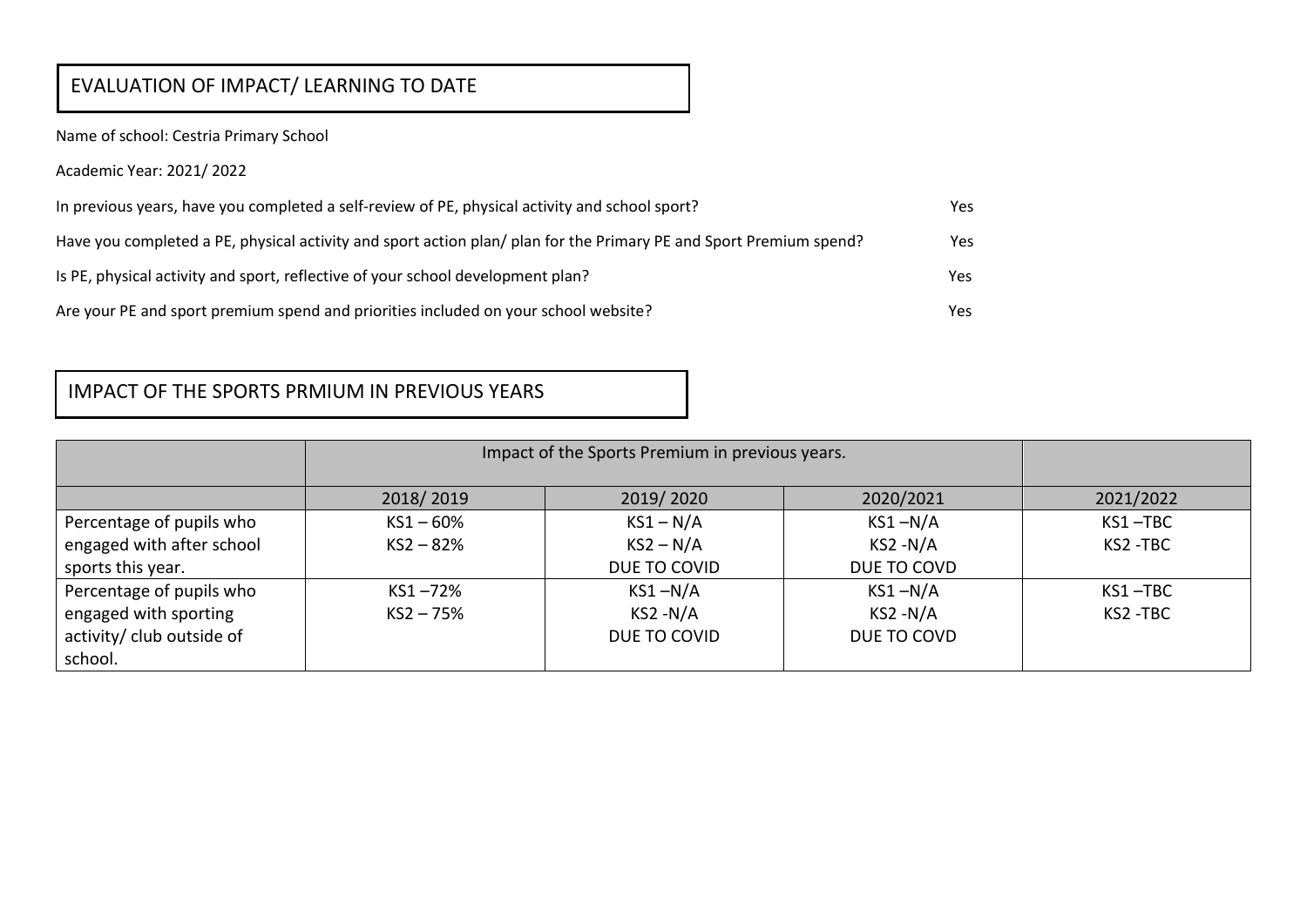#### SWIMMING AND WATER SAFETY

Swimming is an important skill and can encourage a healthy and active lifestyle. All Local Authority schools must provide swimming instruction either in key stage 1 or key stage 2. The programme of study for PE sets out the expectation that pupils should be taught to:

- Swim competently, confidently and proficiently over a distance of at least 25 metres.
- Use a range of strokes effectively [for example, front crawl, backstroke and breaststroke].
- Perform safe self-rescue in different water-based situations.

| <b>Swimming and Water Safety</b>                                                                              |     |
|---------------------------------------------------------------------------------------------------------------|-----|
| What percentage of your Year 6 pupils could swim competently, confidently and proficiently over a distance of | TBC |
| at least 25 metres when they left your primary school at the end of last academic year?                       |     |
| What percentage of your Year 6 pupils could use a range of strokes effectively [for example, front crawl,     | TBC |
| backstroke and breaststroke] when they left your primary school at the end of last academic year?             |     |
| What percentage of your Year 6 pupils could perform safe self-rescue in different water-based situations when | TBC |
| they left your primary school at the end of last academic year?                                               |     |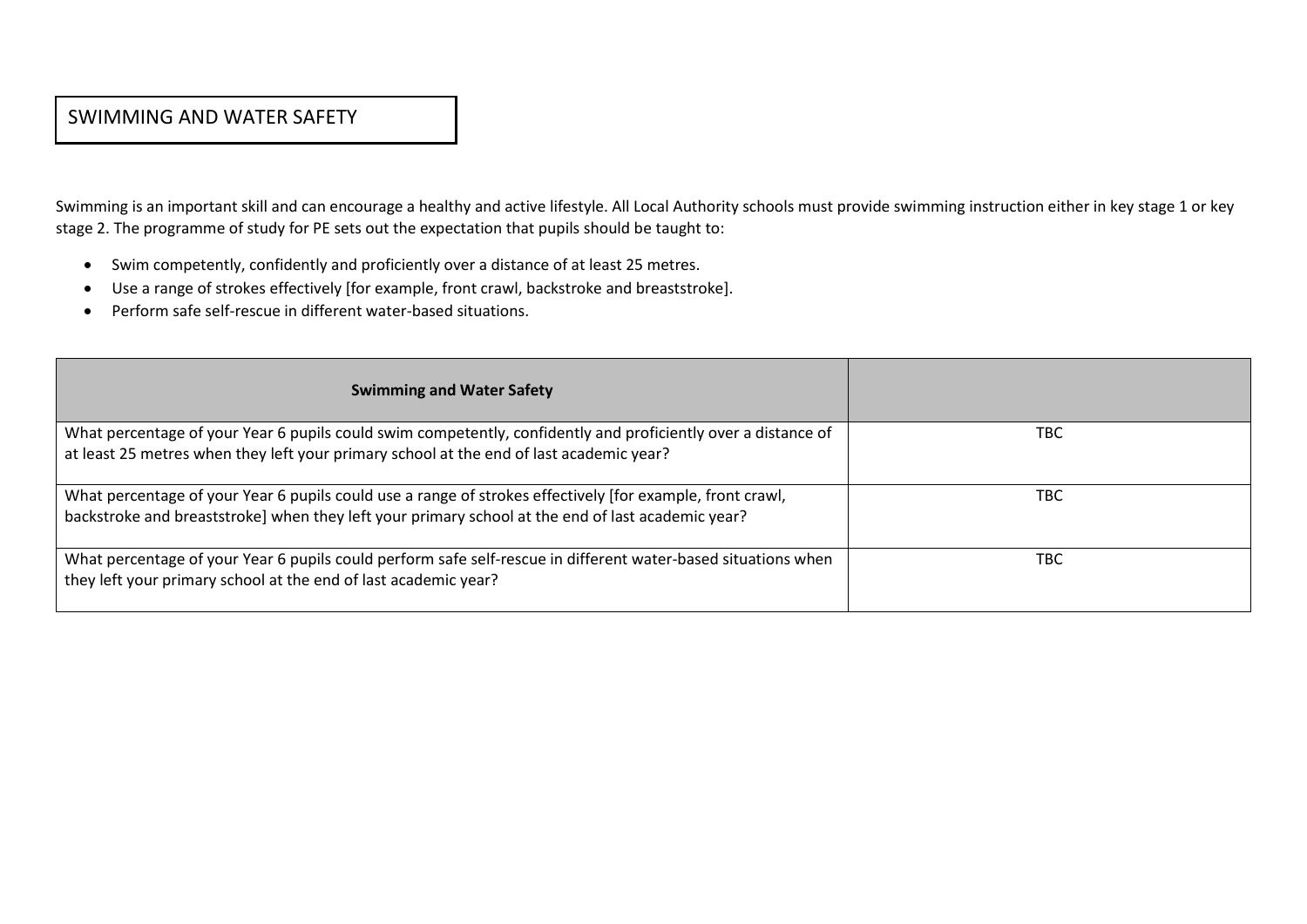## REFLECTION: WHAT HAVE WE ACHIEVED AND WHERE NEXT?

2019/2020

| Key priorities to date:                                                                                                                                                                                                                                                                                                                                                                                                                                                                            | Key achievements/ What worked well:                                                                                                                                                                                                                                                                                                                                                                                                                                                                                                             | Key Learning/ What will change next year:                                                                                                                                                                                                                                                                                                                                                                                                                                                                    |  |
|----------------------------------------------------------------------------------------------------------------------------------------------------------------------------------------------------------------------------------------------------------------------------------------------------------------------------------------------------------------------------------------------------------------------------------------------------------------------------------------------------|-------------------------------------------------------------------------------------------------------------------------------------------------------------------------------------------------------------------------------------------------------------------------------------------------------------------------------------------------------------------------------------------------------------------------------------------------------------------------------------------------------------------------------------------------|--------------------------------------------------------------------------------------------------------------------------------------------------------------------------------------------------------------------------------------------------------------------------------------------------------------------------------------------------------------------------------------------------------------------------------------------------------------------------------------------------------------|--|
| Provide a minimum of 2 hours physical activity<br>$\bullet$<br>per week for all children.<br>Change 4 Life Club- providing exercise for less<br>active children.<br>Active playtimes - encourages activity and<br>movement.<br>Continue to deliver a wide range of 'active'<br>After School Clubs. Including those gained from<br>parental questionnaires.<br>Profile of PE and Sport continuously raised<br>across the school and into the wider<br>community through the use of the school blog. | Increased daily activity for inactive children -<br>Active playtimes ensure all KS1 and KS2<br>children have the opportunity to be active<br>every day. % of targeted children attend<br>Change 4 Life club.<br>Continuously high numbers of children attend<br>after school 'active' clubs in both KS1 and KS2.<br>Increased participation in competitive sport.<br>Higher percentages of children attending<br>School Games Level 2+ competitions.<br>Continue to increase student well-being and<br>understanding of leading an active life. | Continue to offer new clubs to encourage<br>greater participation in after school activities<br>e.g. (Fencing, Dance, Cheerleading, OAA,<br>Netball).<br>Continue to repeat pupil voice survey to<br>assess the positive impact on Sport.<br>Sports Leaders fully established - organise<br>events, equipment and storage. Enter events<br>and discuss teams.<br>Continue to signpost children to sports clubs<br>not run during school time/ at school venue.<br>G&T register to record exceptional talent. |  |
| Recognition of those children who take part in<br>additional sport outside of school.<br>Develop specific fitness programmes for gifted<br>and talented children.                                                                                                                                                                                                                                                                                                                                  | Increased number of children participating in<br>out of school local clubs. (% of KS1 children<br>and % of KS2 children now attend an out of<br>school club).<br>Continue to increase student well-being and<br>understanding of leading an active life.<br>Assembly time and through PE sessions.                                                                                                                                                                                                                                              |                                                                                                                                                                                                                                                                                                                                                                                                                                                                                                              |  |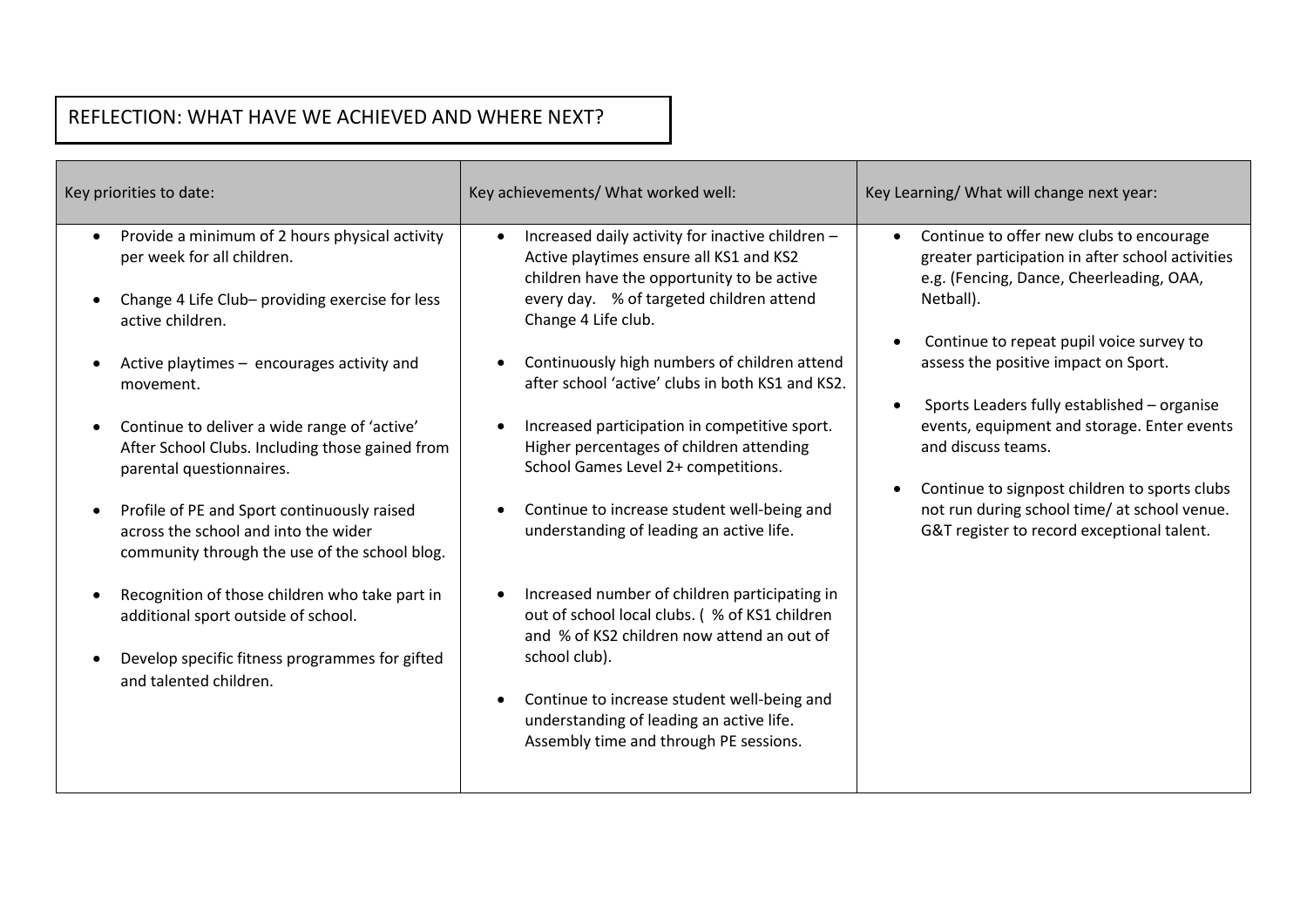| Academic<br>Year:<br>2020/2021 | Sports fund allocated:<br>£19,600                                                                                                                                                                                   |         |                                                                                                                                                                                                                                                                                                                                                                                                                                                                                                                                                                                                                     |                 |        |
|--------------------------------|---------------------------------------------------------------------------------------------------------------------------------------------------------------------------------------------------------------------|---------|---------------------------------------------------------------------------------------------------------------------------------------------------------------------------------------------------------------------------------------------------------------------------------------------------------------------------------------------------------------------------------------------------------------------------------------------------------------------------------------------------------------------------------------------------------------------------------------------------------------------|-----------------|--------|
| Objective                      | Programme/ Initiative                                                                                                                                                                                               | Cost    | <b>Outcomes</b>                                                                                                                                                                                                                                                                                                                                                                                                                                                                                                                                                                                                     | <b>Evidence</b> | Impact |
| 1, 2, 3, 4 & 5                 | Coaches<br>Support and teach<br>curriculum in PE lessons.<br>Support at break and<br>lunchtimes.<br>Sports Leaders<br>Have a range of after<br>school sports clubs<br>(change4Life, dodgeball,<br>mindfulness etc). | £16,850 | Support teachers in<br>$\bullet$<br>specific areas.<br>Opportunities for the<br>$\bullet$<br>children to be coached by<br>specialist/ professional<br>sport coach.<br>Staff to see<br>$\bullet$<br>demonstration lessons.<br>Opportunities for target<br>$\bullet$<br>children to participate in<br>sport and encourage<br>healthy lifestyles.<br>Greater number of<br>$\bullet$<br>children taking part in<br>competitive sport.<br>Encourage children who do<br>not access clubs to<br>participate and join in<br>games and activities,<br>Encourages inactive<br>$\bullet$<br>children to become more<br>active. |                 |        |
|                                | More structured intra<br>$\bullet$<br>competitions<br>Support the running of<br>school teams.                                                                                                                       |         | Opportunities for all<br>$\bullet$<br>children to experience<br>competitive sport.<br>Development of the<br>$\bullet$<br>organisation of intra sport<br>competitions to make it<br>fully inclusive and fun.                                                                                                                                                                                                                                                                                                                                                                                                         |                 |        |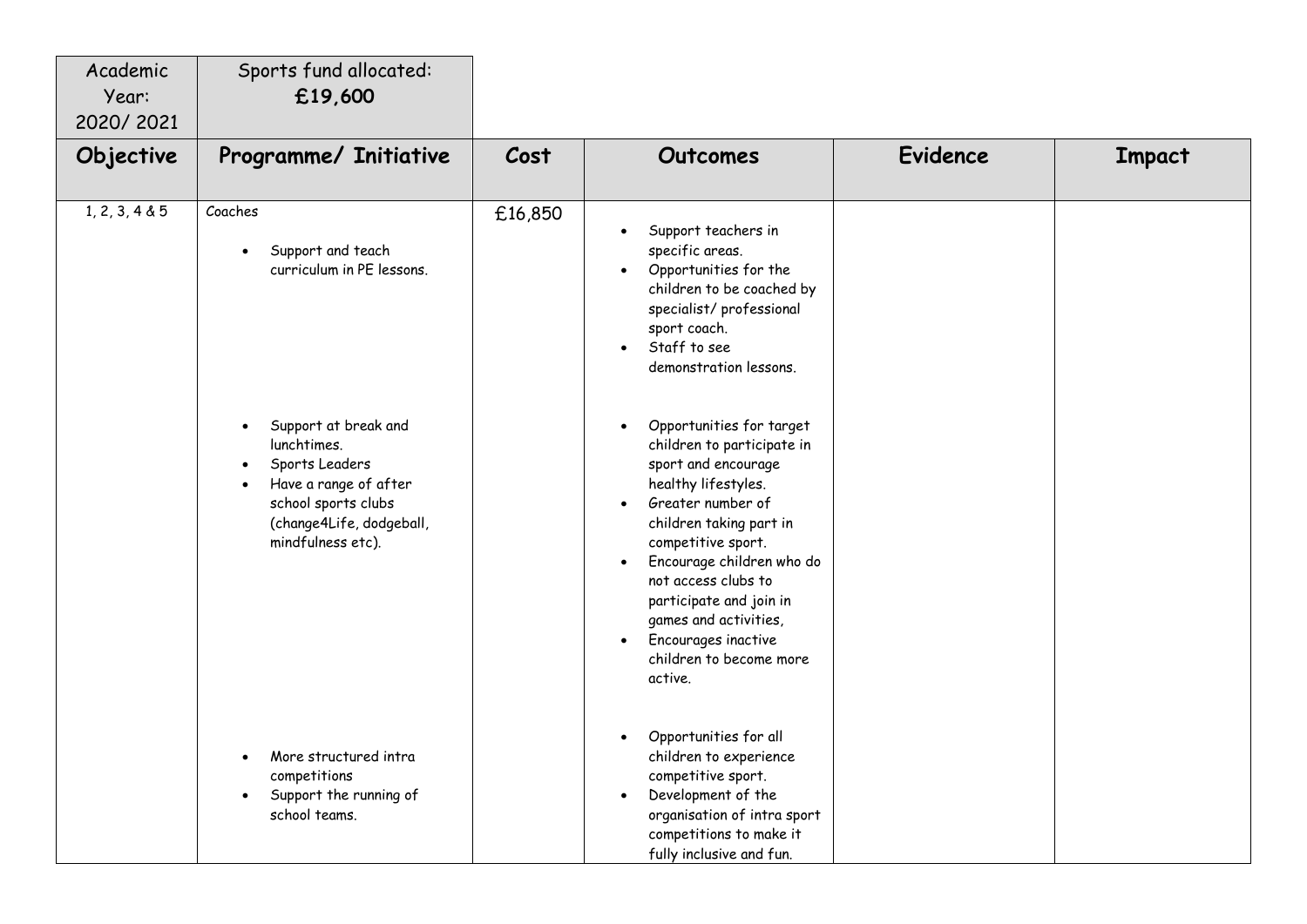|       | Support SEN/ less able<br>pupils                                                                                                    |      | Target children<br>$\bullet$<br>(interventions) to benefit<br>from additional support to<br>develop their fundamental<br>movement skills.                                                                                                     |
|-------|-------------------------------------------------------------------------------------------------------------------------------------|------|-----------------------------------------------------------------------------------------------------------------------------------------------------------------------------------------------------------------------------------------------|
|       | Support gifted and talented<br>pupils                                                                                               |      | Opportunities to develop<br>$\bullet$<br>the skills of gifted and<br>talented pupils.<br>Encourages children to try<br>a different sport.                                                                                                     |
|       | Promotion and development of<br>links to local sports clubs and<br>organisations (Vixens, PV<br>Development, PV gymnastics<br>etc). |      | Opportunities to try new<br>sports through taster<br>sessions and make links<br>with local out of school<br>clubs, encouraging children<br>to participate in more out<br>of school clubs.<br>Community links with clubs<br>outside of school. |
| 2 & 5 | Participation in Level 3 Games (Tag<br>Rugby, swimming, Cross country etc)                                                          | £600 | Opportunities for pupils<br>to participate in a wide<br>range of competition<br>against other schools in<br>different locations<br>around County Durham.<br>Opportunities for all<br>children to experience<br>competitive sport.             |
| 2 & 5 | Affiliation fees for football, netball,<br>tag rugby and athletics                                                                  | £150 | Increased opportunities<br>$\bullet$<br>for pupils to compete<br>against other schools.<br>Continue league based<br>competitive sport.                                                                                                        |